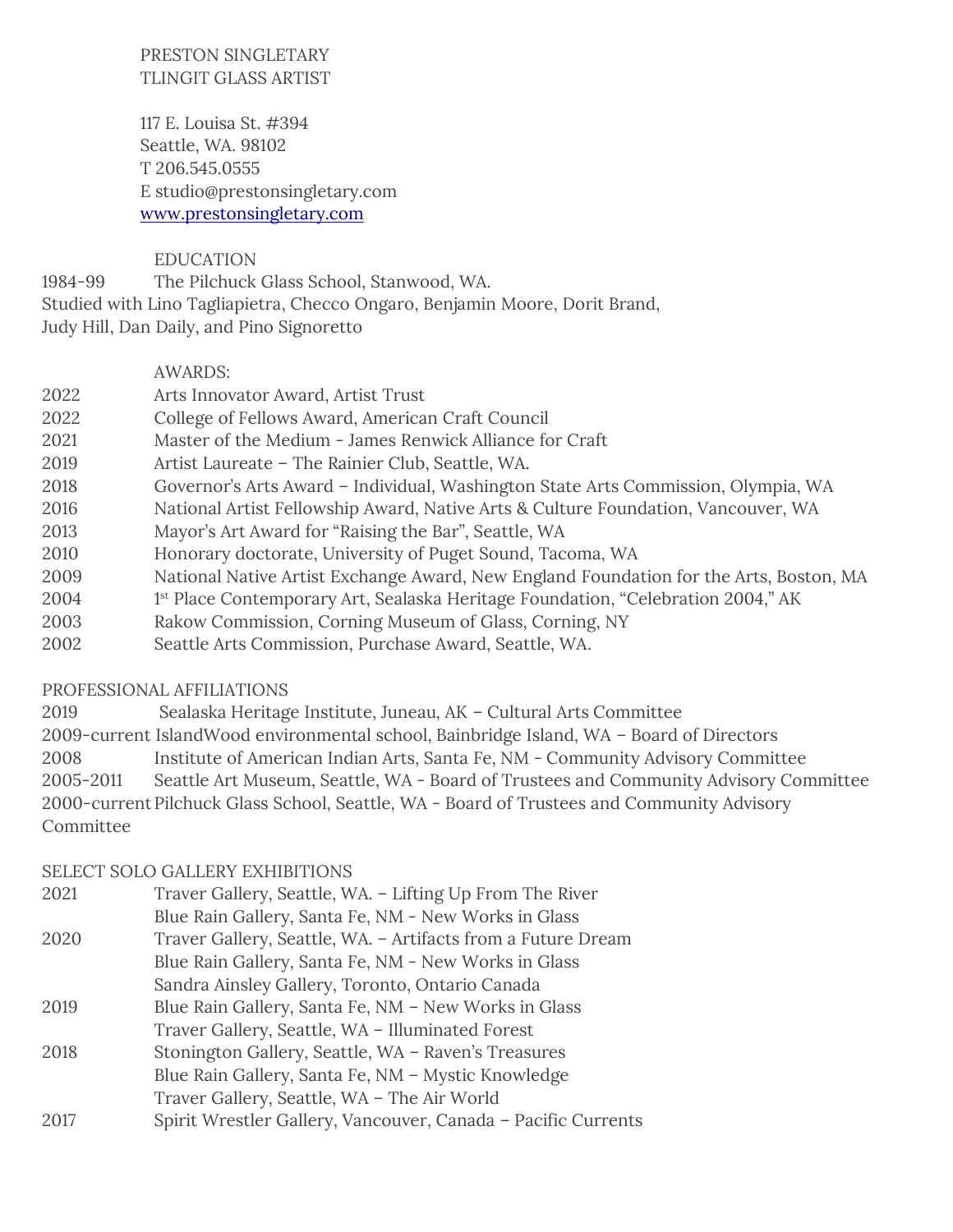|      | Traver Gallery, Seattle, WA – Premonitions of Water                                  |
|------|--------------------------------------------------------------------------------------|
|      | Schantz Gallery, Stockbridge, MA - Mystic Figures                                    |
|      | Blue Rain Gallery, Santa Fe, NM - Journey Through Air to the Sky World               |
| 2016 | Traver Gallery, Seattle, WA - Journey Across the Fire (and Into the World)           |
|      | Blue Rain Gallery, Santa Fe, NM - New Works                                          |
| 2014 | Traver Gallery, Seattle, WA - He Who Spins Illusions                                 |
|      | Blue Rain Gallery, Santa Fe, NM - New Works                                          |
| 2013 | Traver Gallery, Seattle, WA - Listen for the Raven                                   |
|      | Blue Rain Gallery, Santa Fe, NM - New Works                                          |
|      | Schantz Gallery, Stockbridge, MA – Summer Exhibition Series                          |
| 2012 | Traver Gallery, Seattle, WA - Confluence                                             |
| 2011 | Traver Gallery, Tacoma, WA – Contents of a Dream                                     |
|      | Schantz Gallery, Stockbridge, MA - Collector's Weekend Showcase                      |
| 2009 | Traver Gallery, Seattle, WA - Beyond Primitivism                                     |
|      | Blue Rain Gallery, Santa Fe NM - Solo Exhibition                                     |
| 2007 | William Traver Gallery, Tacoma, WA - The Uncle Who Went into the Forest              |
| 2006 | Heller Gallery, New York, NY - Raven Steals the Light                                |
| 2004 | Instituto Veneto di Scienze Lettere de Arti, Venice, Italy - Vetri. Nel Mondo. Oggi. |
|      | Boreal Traditions, Anchorage, AK - Solo Exhibition                                   |
| 2002 | Blue Rain Gallery, Santa Fe, NM - Solo Exhibition                                    |
| 2001 | Chappell Gallery, New York - Solo Exhibition, Glass Potlatch                         |

#### SELECT MUSEUM EXHIBITIONS

- 2018-2023 Museum of Glass, Tacoma, WA Solo traveling exhibition "Preston Singletary: Raven and the Box of Daylight", traveling to The Museum of Glass, Tacoma, WA. (2018), The Wichita Art Museum (2020), The National Museum of the American Indian, Smithsonian Institution, Washington, DC. (2022) and the Chrysler Museum of Art, Norfolk, VA. (2023) and Oklahoma City Museum of Art, Oklahoma (2024).
- 2021-2022 Museum of Indian Art and Culture, Santa Fe, NM Group exhibition Clearly Indigenous: Native Visions Reimagined in Glass.

2016 Château-Musée de Boulogne-sur-Mer, France - Group exhibition - "D'une culture a l'autre" (From One Culture to Another).

- 2015 2016 Museum of Northwest Art, WA Group exhibition "Not Vanishing: Contemporary Expressions in Indigenous Art", 1977-2015.
- 2009-2012 Museum of Glass, Tacoma, WA Solo exhibition "Preston Singletary: Echoes, Fire, and Shadows". Traveled to: National Museum of the American Indian, New York, NY; Heard Museum, Phoenix, AZ; Anchorage Museum at Rasmussen Center, Anchorage, AK
- 2011 Wing Luke Museum of the Asian Pacific American Experience, Seattle, WA Group exhibition – "Cultural Confluence: Urban People of Asian and Native American Heritages".
- 2010 John Michael Kohler Arts Center, Sheboygan, WI Group exhibition "Animal Instincts".
- 2009 McMichael Canadian Art Collection, Vaughan, Ontario, Canada– Group exhibition "Challenging Traditions: Contemporary First Nations Art of the Northwest Coast". Traveled to: The Olympic Museum, Lausanne, Switzerland, and The Reach Gallery, Vancouver, BC, Canada.
- 2005 Museum of Art + Design, New York, NY Group exhibition "Changing Hands: Art Without Reservation".
- 2004 National Museum of the American Indian, Washington, DC Group exhibition "Our Universe".
- 2003 Seattle Art Museum, Seattle, WA Solo exhibition, "Threshold".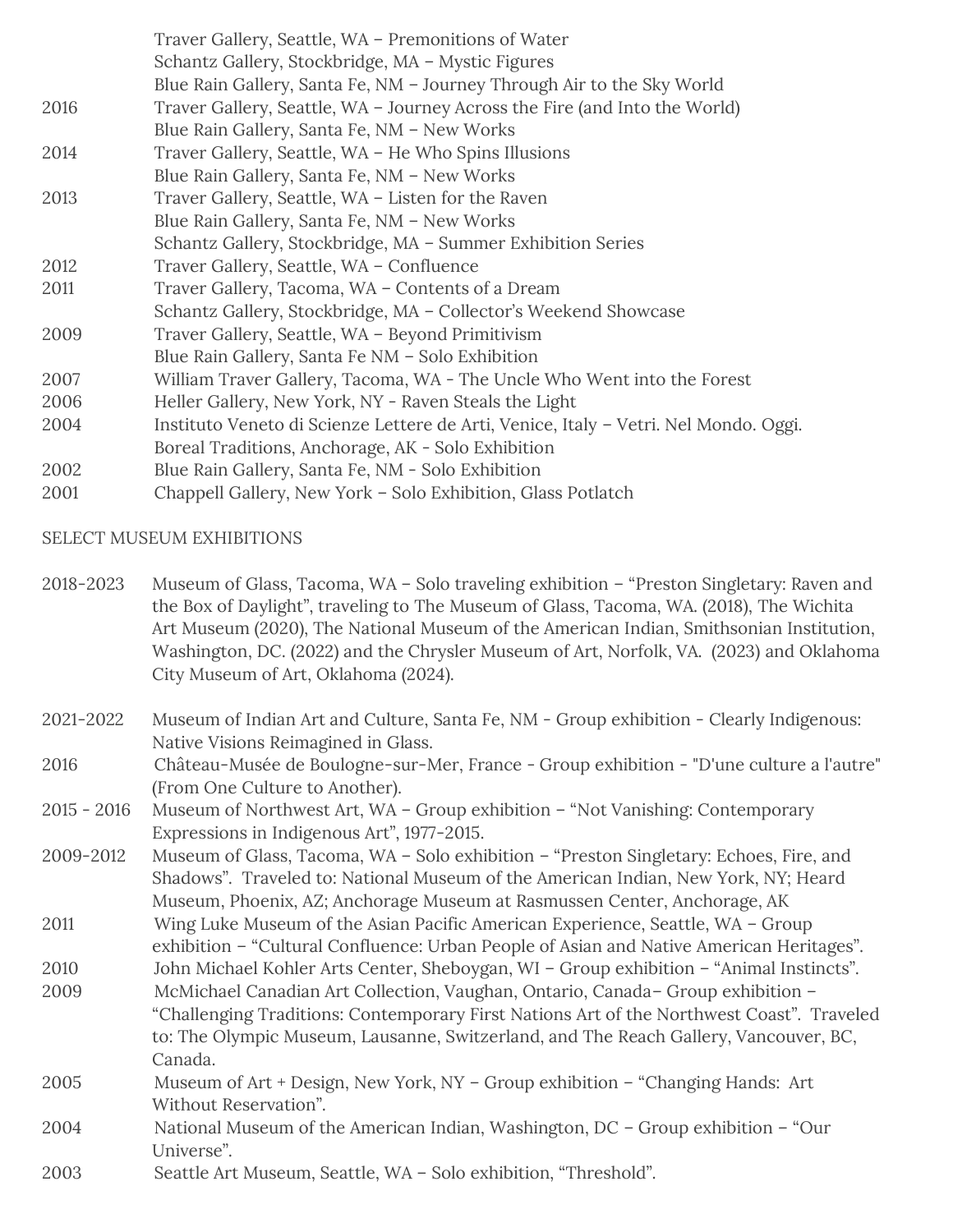Museum of Craft & Folk Art, San Francisco, CA – Group exhibition – "Fusing Traditions: Transformations in Glass by Native American Artists". Traveled to: Heard Museum, Phoenix, AZ; The Burke Museum of Natural History and Culture, University of Washington, Seattle, WA; Rockwell Museum of Western Art, Corning, NY; Craft and Folk Art Museum, Los Angeles, CA; Santa Cruz Museum of Art and History, Santa Cruz, CA; Anchorage Museum at Rasmussen Center, Anchorage, AK; Alaska State Museum, Juneau, AK; Mashantucket Pequot Museum and Research Center, Mashantucket, CT.

# PUBLIC ART COMMISSIONS

2020 - 2022

"La Diab Pish", Preston Singletary & David Franklin, Climate Pledge Arena, Seattle, WA.

In Progress – "Petrel Guards the Water" & "Raven Stealing the Water", Preston Singletary & David Franklin, steel and glass, Fremont Ship Canal, Seattle, WA. Office of Arts & Culture, Seattle, WA.

2018

"The Weaver's Welcome". Preston Singletary, David Franklin, Brian Perry and Anthony Jones Sr. Bronze and glass. The Burke Museum, Seattle, WA.

"Dancing Staff" – Preston Singletary & David Franklin, steel and glass, NW 11th and Hoyt, Portland, OR

"Northern Lights: Split Eagle & Raven Sunrise" – Preston Singletary & David Franklin, painted glass panels, Boney Courthouse, Anchorage, AK

2015

"Clan House" – Glass panels and cast glass house posts. Sealaska Heritage Institute, Juneau, AK

2011

"Transformations" – Wall panels of steel and glass. Seattle University, Seattle, WA

2008

"Clan House" – Wall panel and house posts of cast glass. Museum of Glass, Tacoma, WA

2004

"Raven Steals the Sun" – Glass sculpture with fiber optic lighting. National Museum of the American Indian, Smithsonian Institution, Washington, DC

David Pendleton Oakerhater Chapel Window – St. Paul's Cathedral, Oklahoma City, OK

2003

"Keet Shagoon" – Cast glass panels. Seattle Art Museum, Seattle, WA

2000

"Pilchuck Founder's Totem Pole" – Totem pole with cast glass and neon elements. Pilchuck Glass School, Stanwood, WA.

## SELECT COLLECTIONS

Anchorage Museum at Rasmussen Center, Anchorage, AK The Autry National Center, Los Angeles, CA Château-Musée de Boulogne-sur-Mer, France The British Museum, London, UK